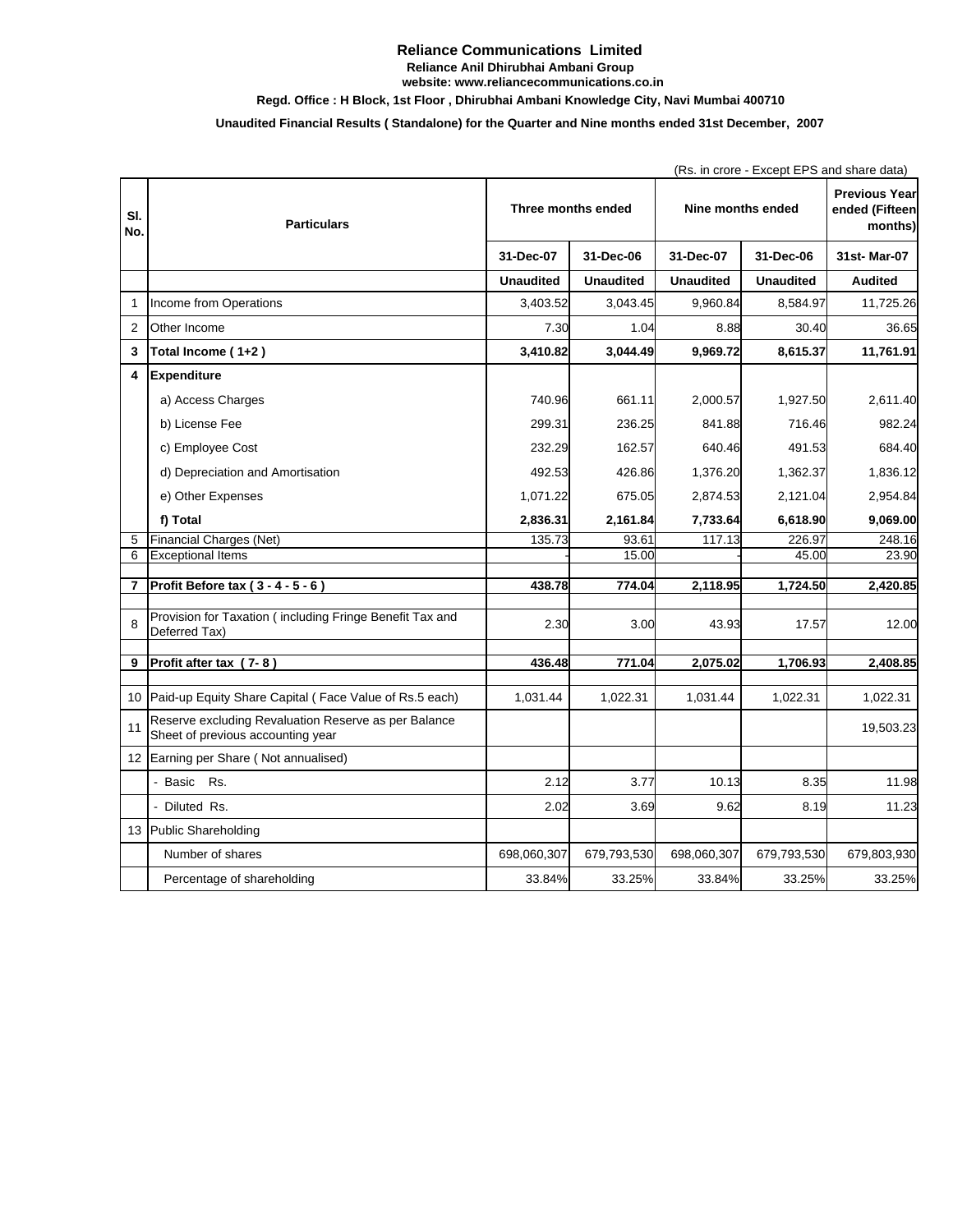|  | Rs. in Crore |
|--|--------------|
|  |              |

| SI.<br>No. | <b>Particulars</b>                                                    | Three months ended |                  | Nine months ended |                  | <b>Previous Year</b><br>ended (Fifteen<br>months) |
|------------|-----------------------------------------------------------------------|--------------------|------------------|-------------------|------------------|---------------------------------------------------|
|            |                                                                       | 31-Dec-07          | 31-Dec-06        | 31-Dec-07         | 31-Dec-06        | 31st-Mar-07                                       |
|            |                                                                       | <b>Unaudited</b>   | <b>Unaudited</b> | <b>Unaudited</b>  | <b>Unaudited</b> | <b>Audited</b>                                    |
| 14         | <b>Segment revenue</b>                                                |                    |                  |                   |                  |                                                   |
|            | a) Wireless                                                           | 2,777.16           | 2,383.54         | 8,071.94          | 6,642.18         | 9,211.45                                          |
|            | b) Global                                                             | 967.18             | 922.78           | 2,947.35          | 2,742.98         | 3,616.12                                          |
|            | c) Broadband                                                          | 291.05             | 228.72           | 835.93            | 545.99           | 756.42                                            |
|            | d) Others / Unallocated                                               | 7.29               | 1.05             | 8.87              | 30.40            | 36.65                                             |
|            | Total                                                                 | 4,042.68           | 3,536.09         | 11,864.09         | 9,961.55         | 13,620.64                                         |
|            | Less: Inter segment Revenue                                           | (631.86)           | (491.60)         | (1,894.37)        | (1,346.18)       | (1,858.73)                                        |
|            | <b>Income from Operations</b>                                         | 3,410.82           | 3,044.49         | 9,969.72          | 8,615.37         | 11,761.91                                         |
| 15         | <b>Segment results</b>                                                |                    |                  |                   |                  |                                                   |
|            | Profit / (Loss) before tax and financial charges from each<br>segment |                    |                  |                   |                  |                                                   |
|            | a) Wireless                                                           | 375.74             | 561.05           | 1,494.11          | 1,340.82         | 1,890.41                                          |
|            | b) Global                                                             | 239.73             | 261.46           | 695.17            | 663.70           | 807.37                                            |
|            | c) Broadband                                                          | 54.10              | 52.31            | 167.56            | 95.56            | 152.36                                            |
|            | e) Others / Unallocated                                               | (95.06)            | 7.83             | (120.76)          | (103.61)         | (157.23)                                          |
|            | Total                                                                 | 574.51             | 882.65           | 2,236.08          | 1,996.47         | 2,692.91                                          |
|            | Less: Financial Charges (Net)                                         | 135.73             | 93.61            | 117.13            | 226.97           | 248.16                                            |
|            | Less : Other Unallocable expenditure net of un-allocable<br>income    |                    | 15.00            |                   | 45.00            | 23.90                                             |
|            | 16 Total Profit Before Tax                                            | 438.78             | 774.04           | 2,118.95          | 1,724.50         | 2,420.85                                          |
| 17         | <b>Capital Employed</b>                                               |                    |                  |                   |                  |                                                   |
|            | (Segment Assets - Segment Liabilities)                                |                    |                  |                   |                  |                                                   |
|            | a) Wireless                                                           | 14,057.54          | 12,687.74        | 14,057.54         | 12,687.74        | 11,977.05                                         |
|            | b) Global                                                             | 3,020.08           | 2,634.98         | 3,020.08          | 2,634.98         | 2,561.31                                          |
|            | c) Broadband                                                          | 2,577.10           | 1,853.88         | 2,577.10          | 1,853.88         | 1,941.79                                          |
|            | d) Others / unallocated                                               | 23,772.92          | 13,640.99        | 23,772.92         | 13,640.99        | 18,613.23                                         |
|            | <b>Total</b>                                                          | 43,427.64          | 30,817.59        | 43,427.64         | 30,817.59        | 35,093.38                                         |